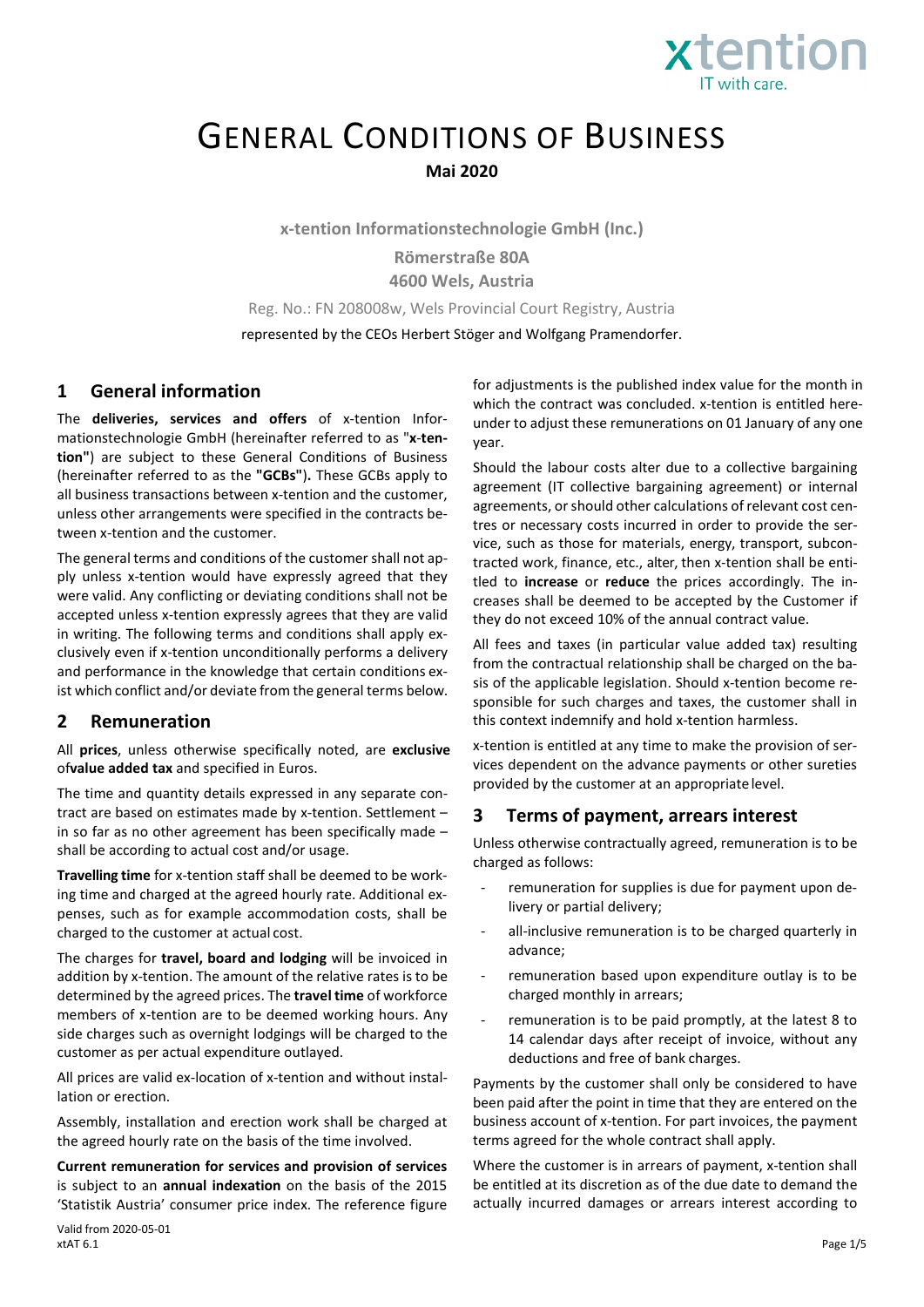

#### Art.

#### 456 of the Austrian Federal **'UGB – Unternehmensgesetzbuch'**

(the so-called Customer Law).

In this event x-tention shall be further entitled to demand compound interest at the level of the default interest according to Art. 456 of the forementioned 'UGB'.

In cases of payments in arrears, the customer is liable to pay xtention arrears interest, even without culpability on its part, under Art. 456 of the forementioned 'UGB', as well as the reimbursement of reminder charges and the cost of the out- ofcourt sequestration of financial claims.

If the customer is in arrears of payment for more than 28days, x-tention shall be entitled to suspend all deliveries and services or to require prepayment or provision of securities by the customer. x-tention shall be furthermore entitled to require settlement for all services already provided with immediate effect, irrespective of any other payment deadlines.

**Offsetting** by the customer shall only be permitted on the basis of a counterclaim recognised by x-tention or judicially determined.

The customer has no right of retention.

In the event of arrears, the customer undertakes to reimburse x-tention for the reminder charges and collection expenses arising.

#### **4 Termination of contract**

Unless agreed otherwise, contracts may be concluded for indefinite periods of time subject to a 3-month notice period from either party in writing by registered postal mail as of 31 December of any one calendar year. Definitive for complying with a time period of notice is the date of posting.

Both the contractual parties shall be entitled to terminate the contract prematurely with immediate effect in the event of a material cause. Such a material cause shall exist for x-tention in particular when:

- the customer fails to fulfil the agreed information obligations;
- the customer is more than 60 days in arrears with due payments despite reminders and/or days of grace;
- the customer makes it impossible to provide the service due to its persistent non-fulfilment of its obligation to cooperate:
- circumstances exist which appear to make it impossible to comply with the timely or continued provision of the contracted services, insofar as the customer is responsible therefor;
- the Customer repeatedly breaches the important duties entered into under this present agreement;
- the Customer acts in bad faith towards x-tention.

A material cause exists for the customer in particular when:

x-tention acts in bad faith towards the Customer

If the contract is terminated with immediate effect by the customer, x-tention shall in any case be entitled to remuneration for the services contractually provided by it until that date. Possible claims for the recovery of damages and/or liquidated damages and/or compensation for parts of the services not yet carried out, remain unaffected by such.

Notice of an extraordinary termination is, upon the occurrence of the grounds for the relative termination and knowledge thereof by the contractual party entitled to give notice, to be given in writing by registered postal mail.

#### **5 Scope of the services rendered**

The scope of services by x-tention is defined in a separate contract with the customer (e.g. an **overriding framework agreement, completion certificate or requested offering or tender**  with the customer). Unless agreed otherwise, x-tention shall provide the services during the **normal business hours of xtention**.

The basis for the provision of the services by facilities and technology used by x-tention is the qualitative and quantitative service requirement of the customer ascertained on the basis of the information made available by the customer.

Should **new requirements** of the customer necessitate a change to the services or the technology, x-tention shall at the request of the customer make a corresponding offering or tender.

x-tention shall be entitled to **change at its own discretion the facilities** which it uses to provide the services if no detriment to the service provision is to be anticipated.

Services by x-tention, which are used by the customer in excess of the **agreed scope of the respective service**, shall be **remunerated according to the actual personnel and material costs at the current rates in use by x-tention**. This shall include, in particular, services outside the normal hours of business of xtention, the analysis and rectification of faults and downtime which are the result of improper handling or operation by the customer or other circumstances for which x-tention cannot be held responsible.

The customer hereby expressly authorises x-tention to use the services of third parties (subcontractors). This shall not form any contractual agreement between the third party and the customer. x-tention also binds itself hereunder in such a case, to comply with all the applicable statutory requirements of the Austrian Federal Data Protection Legislation

Where x-tention arranges **services of a third party** at the request of the Customer, these contracts shall be exclusively in accordance with the terms and conditions of the third party.

Minor or other reasonable modifications made by the customer to the service provisions of x-tention and obligation to deliver, shall be considered to be accepted in advance.

## **6 Obligation of the Customer to collaborate**

The Customer undertakes to **support all measures** which are necessary for x-tention to provide the services.

Inasmuch as the services are provided on-site at the customer,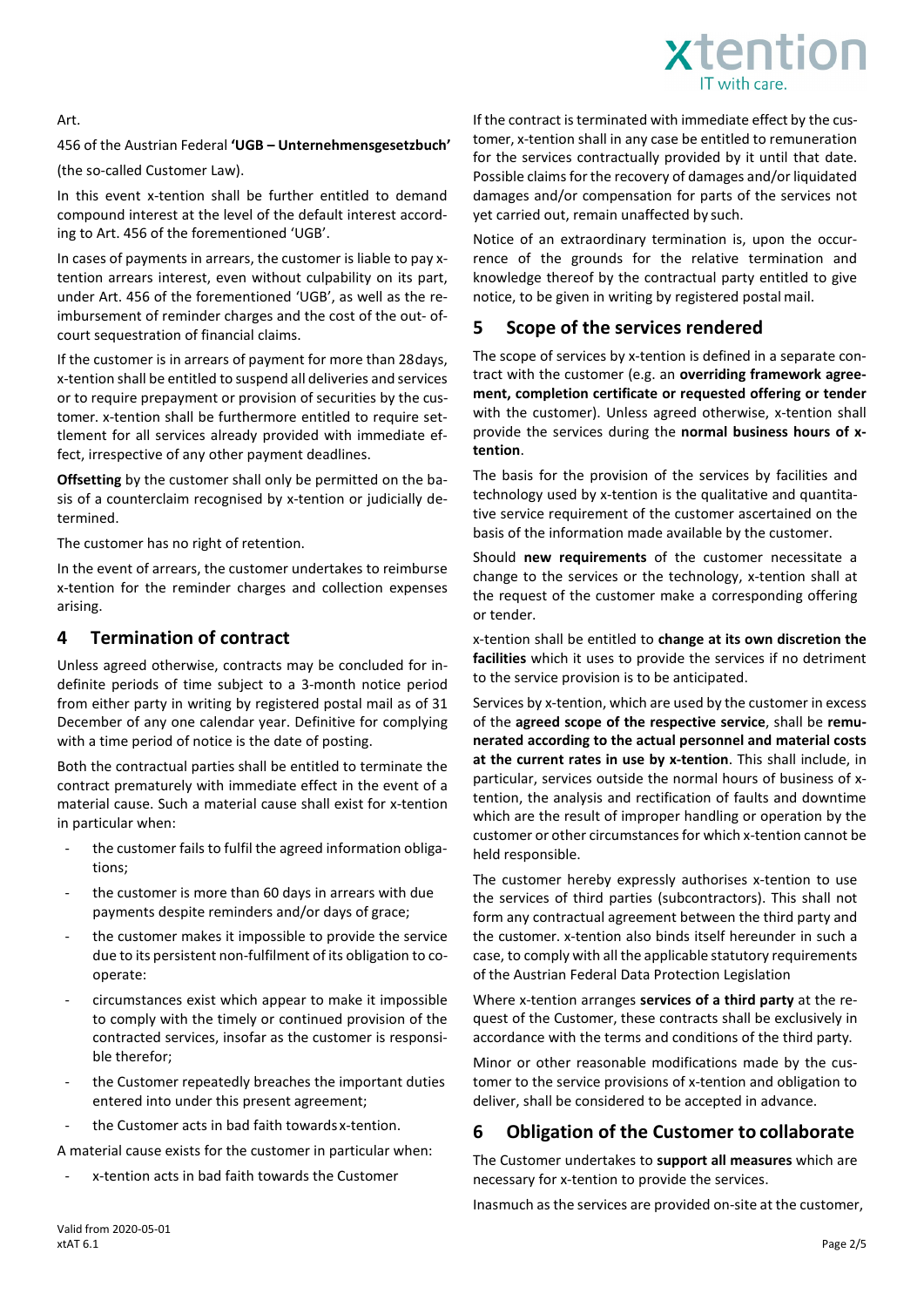

the customer shall provide the necessary network components, connections, power supply as well as the infrastructure, network connections and similar, of the necessary scope free of charge.

When such is not expressly included in the specifications of the services, the customer is, at its own risk and at its own expense, to ensure the necessary network connection itself.

The customer is to provide, upon the due-date deadlines at its own expense, **all required information for the rendering of the services**, to include data and documentation in the form required by x-tention, and is to lend x-tention backup support as required and requested concerning problem analyses and disruption rectifications, the coordination of processing orders and the coordination of the services.

Before connection or transport of EDP technical products and/or before the installation of computer programs, the customer undertakes to **adequately back up the stored data which already exists on the computer system.**

The customer is under a contractual duty hereby to keep necessary passwords and log-ins of x-tention confidential for the exploitation of the services.

The customer is to maintain the data and information provided to x-tention in safety, so that such can be reconstructed at all times in case of loss or damage.

The customer undertakes to comply with the respective assembly, installation and commissioning instructions. The customer also undertakes to take responsibility for room and building security, including protection against water, fire and access by unauthorised persons.

The customer is to be liable for all loss or damage attributable to a failure of the customer to treat the installations or technologies provided by the workforce members of x-tention or by third parties retained by the customer, with all due care. In case of any loss or damage, the customer is under a contractual duty hereby to report such to x-tention with immediate effect by email or telephone. The rectification of the loss or damage is to be undertaken for the account of the customer by x-tention or by a third party retained by x-tention.

The Customer shall not be entitled to give the personnel of xtention instructions – of any nature whatsoever – and shall exclusively bring to the attention of the contact person appointed by x-tention all wishes concerning the provision of the services.

The Customer shall make available at the agreed time and at its own cost **all information required to implement the contract**, data and documents as requested by x-tention and support x-tention upon request in analysing problems and rectifying faults, coordinating process inputs and agreeing service provision.

Modifications or changes to the processes at the customer, which might or could bring about changes to the provision of the services for the customer by x-tention, require prior agreement with x-tention regarding their technical and commercial effects. The right is hereby expressly reserved to make adjustments to the costs.

The Customer is to store all data and information provided by x-tention in addition in its business so that any loss or damage can be reconstructed at all times.

The customer is not entitled hereunder to give instructions to the workforce members of x-tention, of whatsoever nature, and is only to address the contact persons appointed by xtention concerning the services to be rendered.

The customer shall in good time perform all co-operation obligations for which it is responsible in good time so that x-tention is in no way hindered in providing its services.

The customer shall be responsible for ensuring that its personnel and third parties contracted to it cooperate appropriately in fulfilling the contract.

Should the customer fail to carry out its duties to collaborate as of the agreed due date deadlines or to the anticipated extent, then the services provided by x-tention shall deemed to have been contractually completed despite any such possible restrictions.

Time schedules for the services to be rendered by x-tention shall be rescheduled to the appropriate extent. The customer shall remunerate x-tention separately for the additional expenses and/or costs at the valid rates applied by x-tentionat the time.

The customer shall be liable for faults arising from its personnel or third parties which have been engaged not treating equipment or technologies provided by x-tention with due care and attention. In the event of loss or damage, the customer undertakes to report this immediately in writing by email or telephone via hotline to x-tention. The fault shall be rectified by x-tention or a third party contracted by it at the expense of the customer.

Unless agreed otherwise, the duty of collaboration by the customer shall be free of charge.

## **7 Supply and place of performance**

The deliveries or service provision shall be carried out according to the terms and conditions and times agreed in the separate contract.

Unless agreed otherwise, the supply shall begin or the provision period commence with the acceptance of an offering from x-tention by the customer or in the event of an offer without commitment by x-tention with the order confirmation by x-tention. The place of performance shall be the corporate domicile or registered office of x-tention, unless agreed otherwise.

Unless otherwise agreed, the place of performance is the place of the registered office or corporate domicile of x-tention.

The transfer of deliveries or service provision shall commence on acceptance by the customer at the place of performance. In the event of an agreed consignment of supplies on acceptance of the supplies by the carrier.

Should the customer not accept the goods as agreed (**arrears**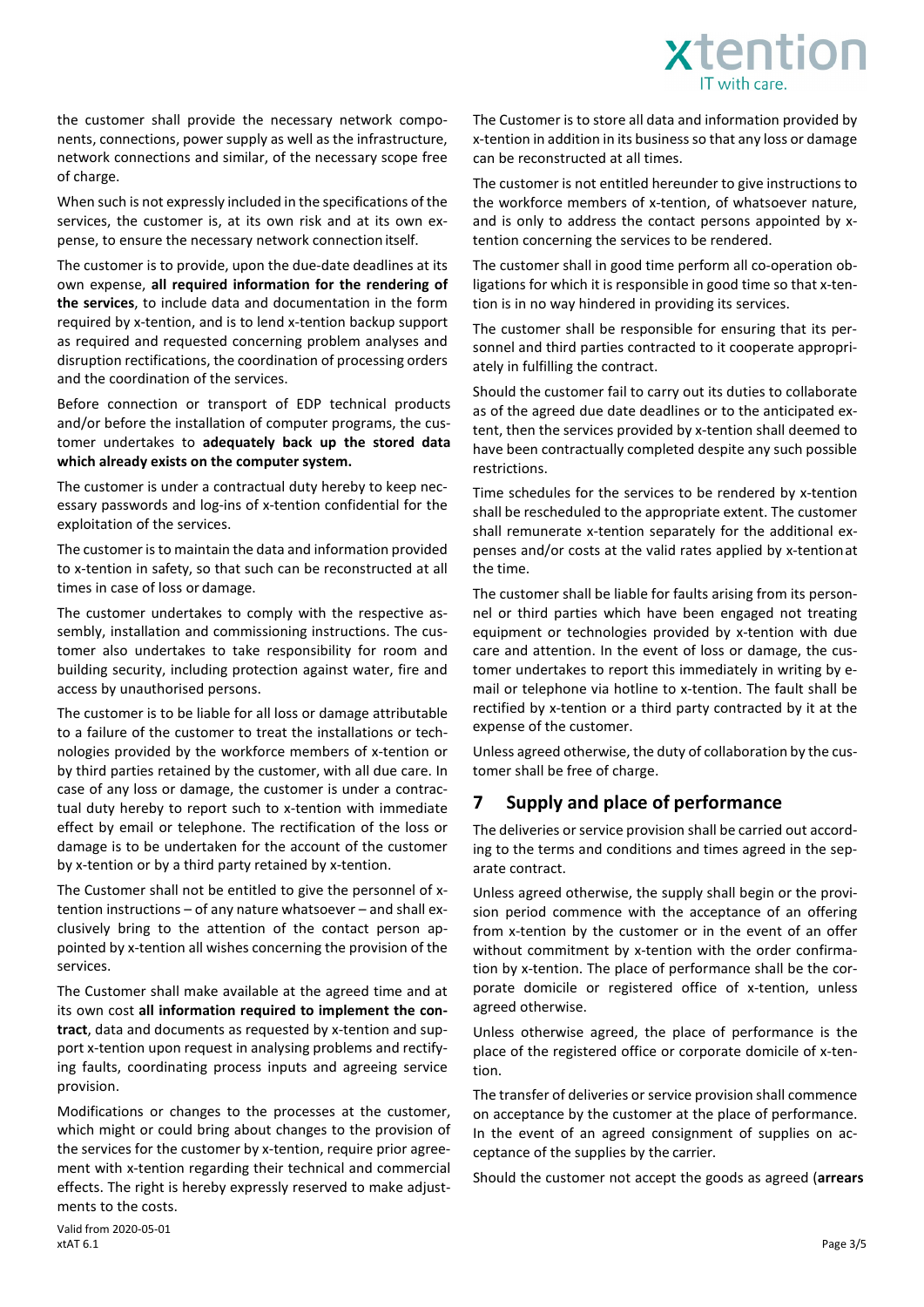

**of acceptance**), then x-tention shall be entitled after unsuccessfully granting a time period of grace at the risk and cost of the customer to **store** the goods either at its business premises, for which the customer shall be invoiced 0.1% of the gross invoice value per commenced calendar day, or the goods shall be stored at the risk and cost of the customer at the premises of an authorised bailee. At the same time, x-tention shall be entitled to demand that the contract be fulfilled or, after setting a reasonable time period of grace of at least 2 weeks, to withdraw from the contract and to dispose of the goods at the cost of the customer.

# **8 Intangible property rights**

x-tention or its licensor shall be entitled exclusively to all copyrights on programs, methods, documentation, work results and other works (e.g. plans, drawings, specification sheets, IT concepts) also in the event that the customer has co-operated in their development.

The customer shall be granted the non-exclusive non- transferable not sub-licensable right to use the agreed services in the agreed scope for its own purposes limited to the period of the contract.

Every agreement on the permission to use the work supplied or rendered must be made in writing in order to use the software products in unaltered form.

For **Third-party software products** handed over to the customer by x-tention, the respective licence conditions of the respective producer of these software products shall take precedence over the provisions of such software products. Itis the responsibility of the Customer to obtain knowledge of the scope and content of these licence conditions.

In the event that the copyrights of x-tention are breached, then x-tention shall be granted full satisfaction.

#### **9 Service disruptions by ASP and operator services**

x-tention undertakes to **fulfil the contractual services.** Should x-tention not provide the services within the specified period or only deficiently, i.e. with **substantial deviations** from the agreed standards of quality, the x-tention undertakes to rectify the faults immediately and to provide its services in a proper manner within a reasonable period and without any defects. Should the provisions and co-operation of the customer or a breach of the obligations of the customer have a bearing on the deficiencies, any obligation on the part of x-tention to rectify the deficiencies shall be ruled out. In these events, despite possible limitations, the services provided by x-tention shall nevertheless be considered to have been carried out according to the contract. x-tention will at the request of the Customer and at its cost undertake to rectify the deficiency.

The customer shall support x-tention in rectifying the deficiency and make all necessary information available. Deficiencies which occur are to be reported by the customer to xtention immediately by email or by telephone, reporting useful information concerning the apparent defect to the service desk of x-tention. Late reporting will cause the customer to have to bear the costs for the additional expense and time in rectifying the deficiency.

## **10 Warranty**

Warranty claims by the customer shall in all cases be fulfilled **at the discretion of x-tention**, either by improvement or exchange within a reasonable period of time or diminution in price. Repudiation of contract (termination of a contract) may be requested by the customer only if the deficiency is neither minor nor rectifiable by improvement or exchange and a reduction in price is unreasonable for the customer.

The period of warranty shall be six months from the acceptance of the delivery or approval of the service. This is also to apply for items permanently attached to buildings, floors or the ground.

**Warranty claims by the customer which are intended to be settled by rectification of the deficiency by improvement or exchange can only be asserted if x-tention is in arrears in the fulfilment of the warranty.**

It is incumbent on the Customer to prove deficiency at the time of accepting the delivery or service.

The customer undertakes to inspect the delivery or service in accordance with Art. 377, Para. 1 of the Austrian Federal 'UGB – Unternehmensgesetzbuch' (the so-called Company Law) within a period of 7 calendar days of delivery.

A warranty claim can only be asserted when the customer recognises obvious defects during acceptance, and reports any other later discovered defects with immediate effect, at the most within 10 working days of discovery, and indicates the type and extent of the defect in writing.

The warranty shall laps immediately if, without written consent x-tention, the customer or a third party not expressly atuhorised undertakes modifications or repairs on any components.

The application of Art. 933b of the Austrian 'Allgemeines Buergerliches Gesetzbuch' (Civil Law Code) is excluded hereunder.

## **11 Liabilities and Indemnities for Loss or Damage**

Indemnity claims for loss or damage become statute barred after 12 months, of which the customer had knowledge thereof and the party causing such loss or damage.

x-tention is to be liable for any loss or damage due to premeditation or gross negligence within the scope of statutory requirements. Any liability for slight negligence is hereby excluded except in cases of death or bodily injury.

Indemnities for destruction or damage to data and software will only be adopted as long as the customer has complied with its duties to conduct regular and proper EDP operations.

Any compensation shall be limited to the order value of the particular performance (twelve times the monthly invoiced sum for the performance). In any case the size of the compen-